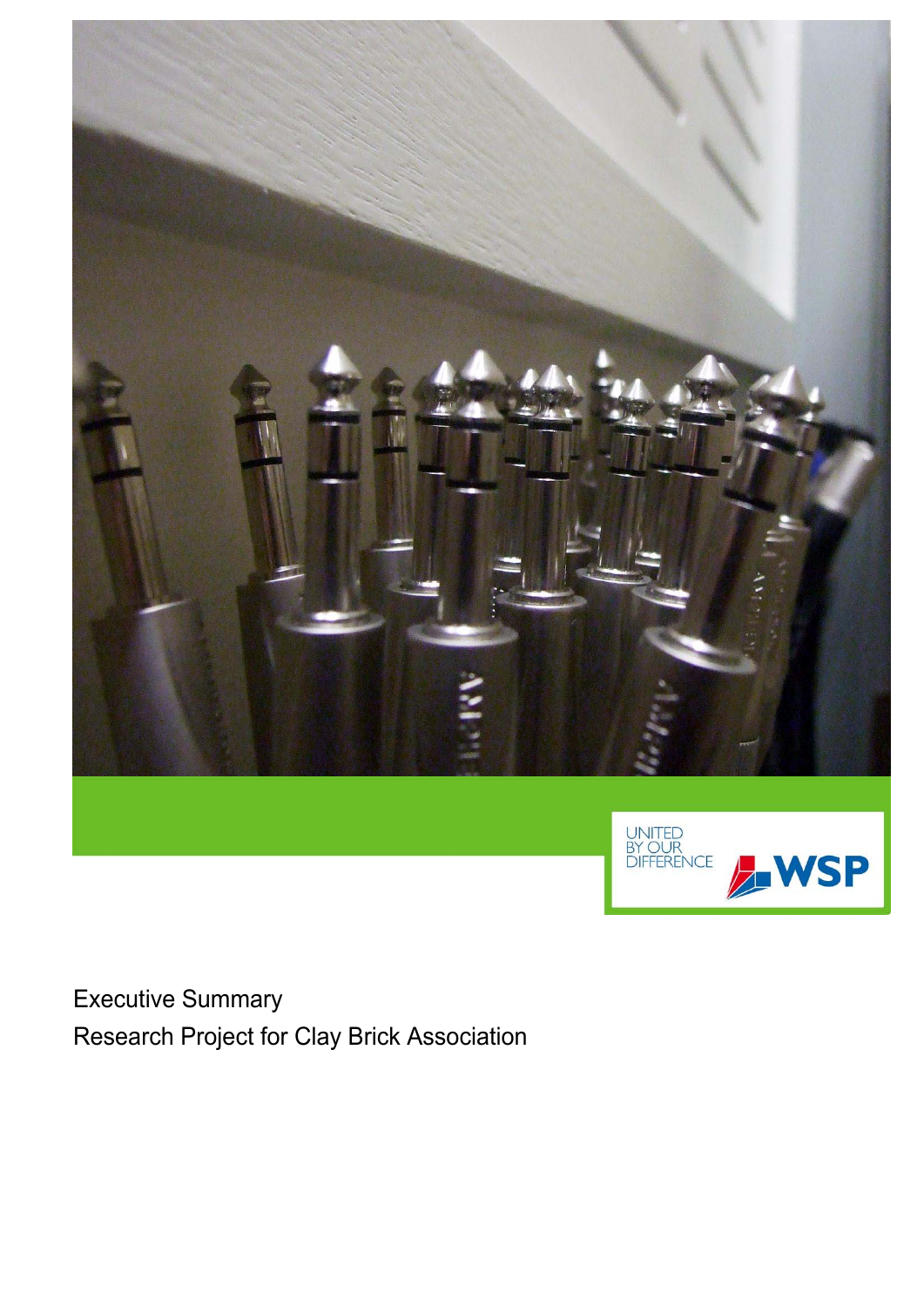### QM

| Issue/revision | Issue 1         | Revision 1 | Revision 2 | Revision 3 |
|----------------|-----------------|------------|------------|------------|
| Remarks        |                 |            |            |            |
| Date           |                 |            |            |            |
| Prepared by    |                 |            |            |            |
| Signature      |                 |            |            |            |
| Checked by     | <b>HCHarris</b> |            |            |            |
| Signature      |                 |            |            |            |
| Authorised by  |                 |            |            |            |
| Signature      |                 |            |            |            |
| Project number |                 |            |            |            |
| File reference |                 |            |            |            |

**WSP Energy Management Block B, Bryanston Place 199 Bryanston Drive Bryanston Johannesburg 2157** 

**Tel: +27(0) 11 361 1300 Fax: +27(0) 11 361 1301 http://www.wspgroup.co.za** 

Reg. No: 2004/015427/07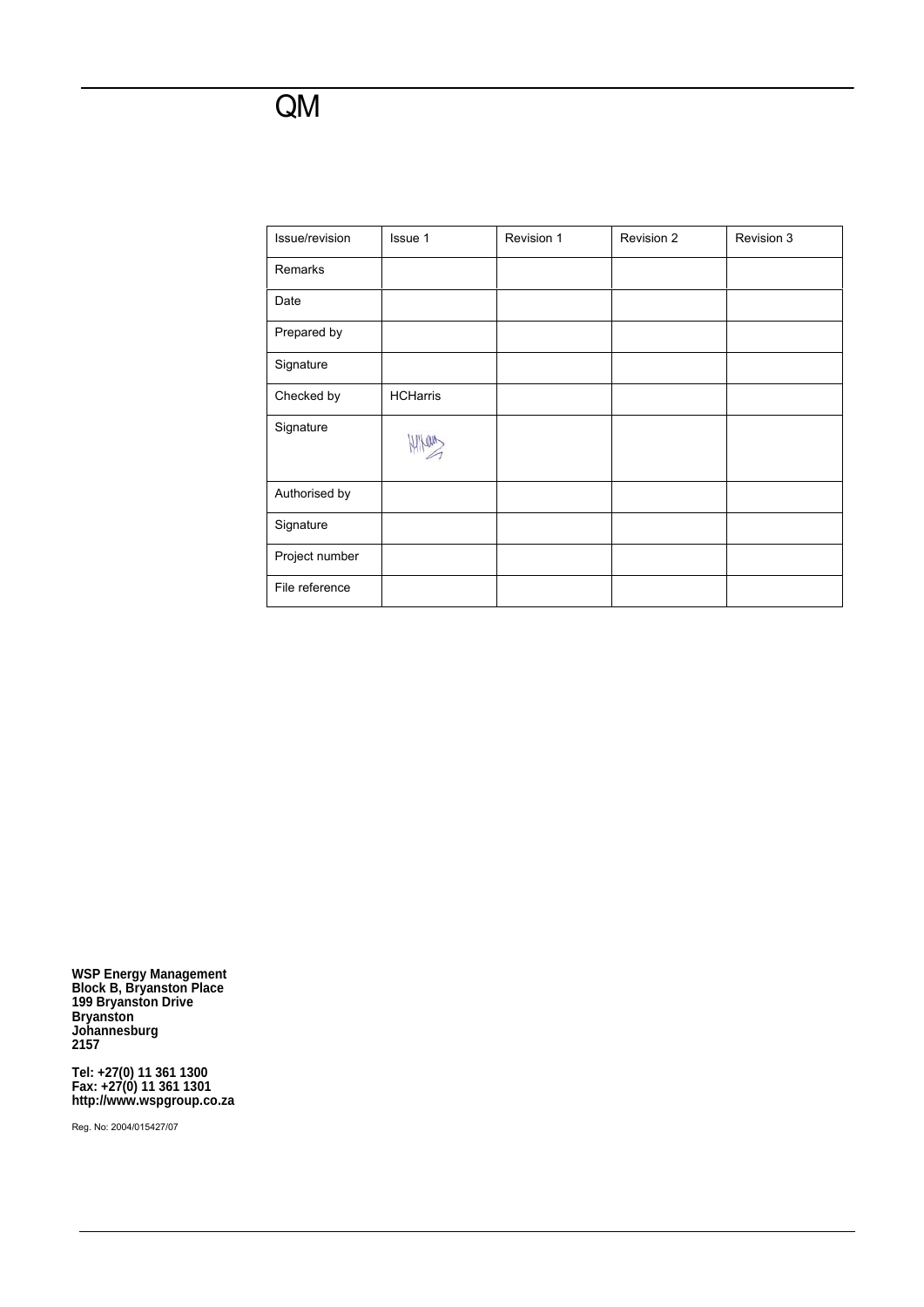# **Contents**

| 1            | <b>Project Purpose</b>                                         |                              |
|--------------|----------------------------------------------------------------|------------------------------|
| $\mathbf{2}$ | Key objective                                                  | 2                            |
| 3            | <b>Background information</b>                                  | Error! Bookmark not defined. |
| 4            | <b>Research Methodology</b>                                    | 5                            |
| 5            | <b>Research Findings</b>                                       | 8                            |
| 6            | <b>Research Conclusions</b>                                    | 10                           |
| 7            | Deemed to Satisfy (DTS) Requirements for National Standards 11 |                              |
| 8            | <b>Recommendations</b>                                         | Error! Bookmark not defined. |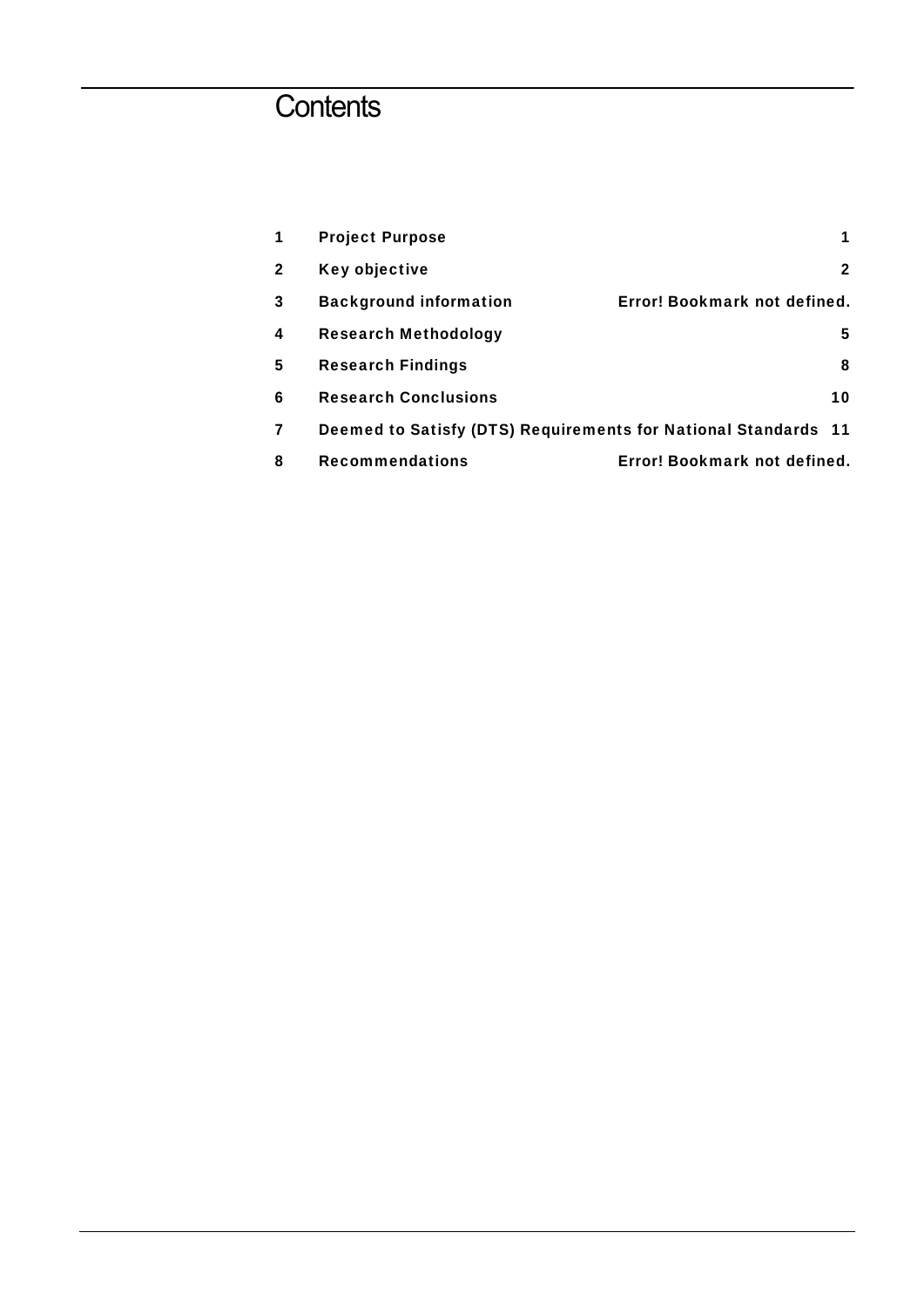# 1 Project Purpose

To develop a rational basis for the selection of thermal capacity and thermal insulation in external walling, and a set of deemed to satisfy requirements for external walling in the SANS 204 series of standards, in order to achieve environmental sustainability, energy efficiency and reduced pollution.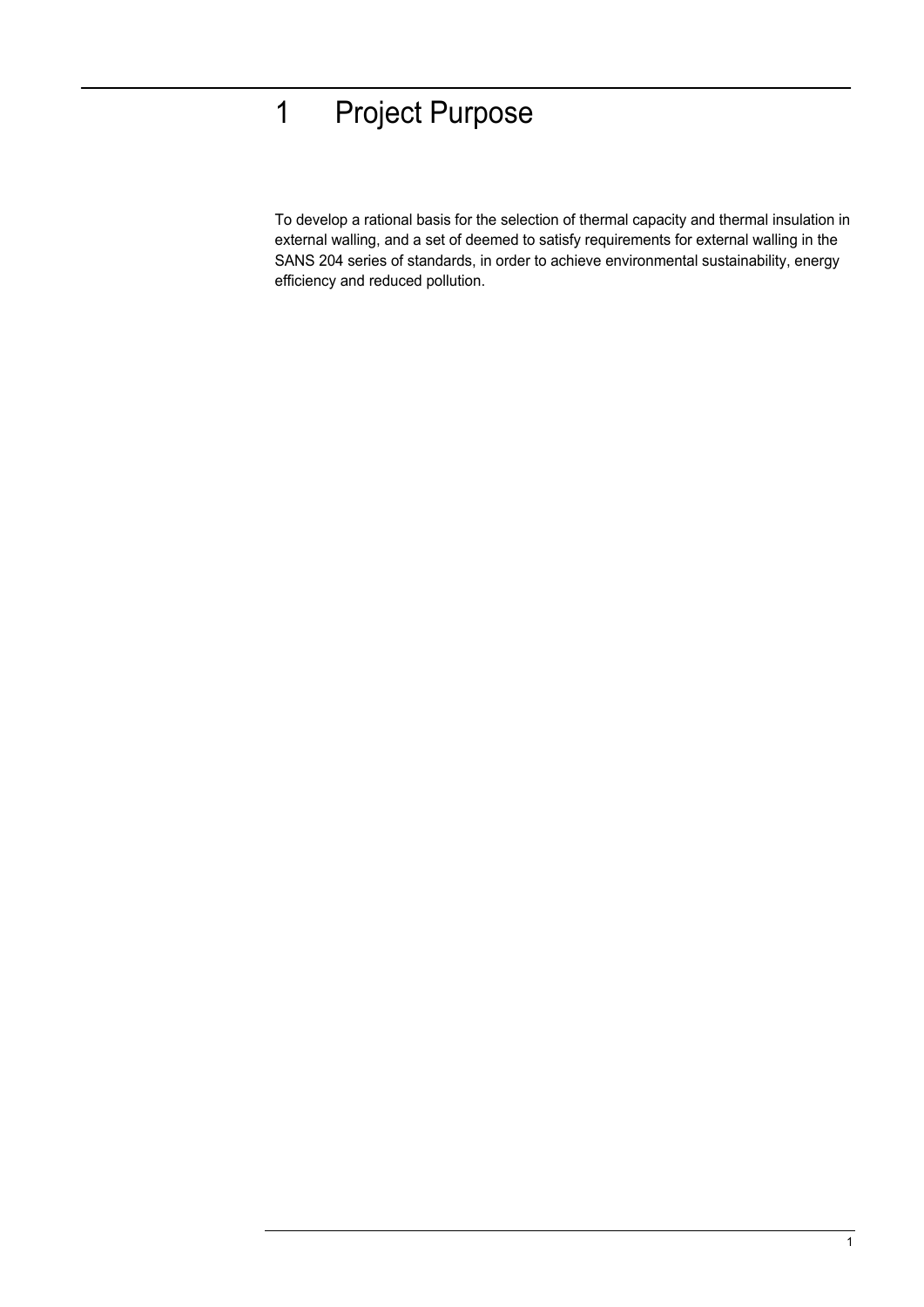# 2 Key objective

Developing a proposed set of deemed to satisfy requirements for external walls which will ensure, given other energy efficiency interventions in the building as per SANS 204, that the energy consumed by environmental controls of the building will be at levels required by the Department of Energy, in support of the 2015 energy reduction targets set out in the RSA Energy Strategy.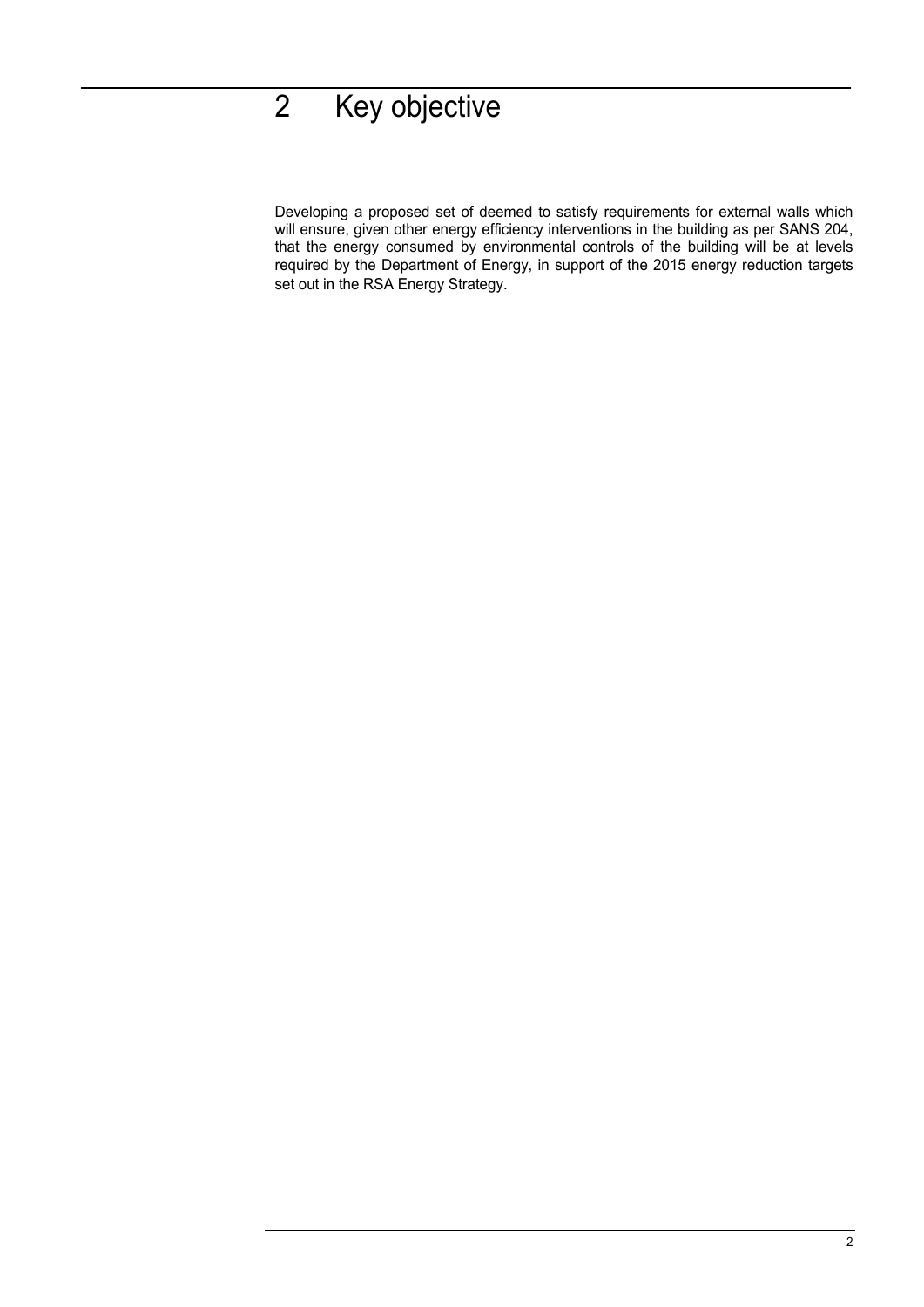## 3 Background information

- Most South African climate regions are characterized by high diurnal temperature ranges and high absolute summer temperatures. The use of thermal capacity in buildings located in such climates is beneficial for reduced space heating and cooling energy.
- For each climatic region an optimum thermal neutrality point (temperature) exists for the occupants of the building, and their activities.
- The primary determinants of the energy performance requirements of an external walling system in any climate is the building Occupancy type – which dictates density, activity levels and heat load in the building, and the desired thermal comfort ranges.
- The thermal capacity of a layer in a (composite) wall can be calculated from first principles as : Specific heat (kJ/kg.K) x density (kg/m3) x thickness (m) = kJ/m2.K ("C"). The thermal capacity of the composite wall is the sum of the capacities of the individual layers.
- The thermal resistance of a layer in a (composite) wall can be calculated from first principles as : Thickness (m) x (1/thermal conductivity) (m.K/W) = m2.K/W ("R"). The thermal resistance of the composite wall is the sum of the resistances of the individual layers.
- The active thermal capacity of a layer in a (composite) wall can be estimated as: Thermal capacity x a weighting factor = kJ/m2.K ("Cact"). The weighting factor is determined by the position of the layer relative to the internal environment, and the thermal resistance of the adjacent layers. The active thermal capacity of the composite wall is the sum of the active thermal capacities of the individual layers, and is a suitable composite measure of the thermal performance of a wall, in that both thermal capacity and resistance are considered.
- The arithmetical product of thermal capacity and thermal resistance (CR product) of a composite wall is the "time constant" or thermal lag characteristic of that wall, measured in time units (h). This is a constant building property that is not influenced by internal or external loads.
- The amplitude ratio (internal temperature range / external diurnal temperature range) within a building structure can be reduced by using appropriate combinations of thermal capacity and resistance in the external walls. A relationship between the amplitude ratio, the active thermal capacity and the thermal resistance of the building shell in the SA climate, was determined from research conducted by the CSIR in 1981, and expanded by E.H. Mathews in the 1990's, resulting in a set of building physics formulae commonly referred to as the CR Method. The desired amplitude ratio can therefore be selected which will in turn have a required active thermal capacity and / or CR product.
- Average internal temperatures can be maintained within a range of comfort around the desired thermal neutral point by using appropriate combinations of thermal capacity and resistance in the external walls.
- The average internal temperature rise is proportional to the solar radiation transmitted through glazed openings in the external wall, the internal floor area and the specific thermal resistance of the shell of the building. Air leakages will reduce the beneficial effects of C and R.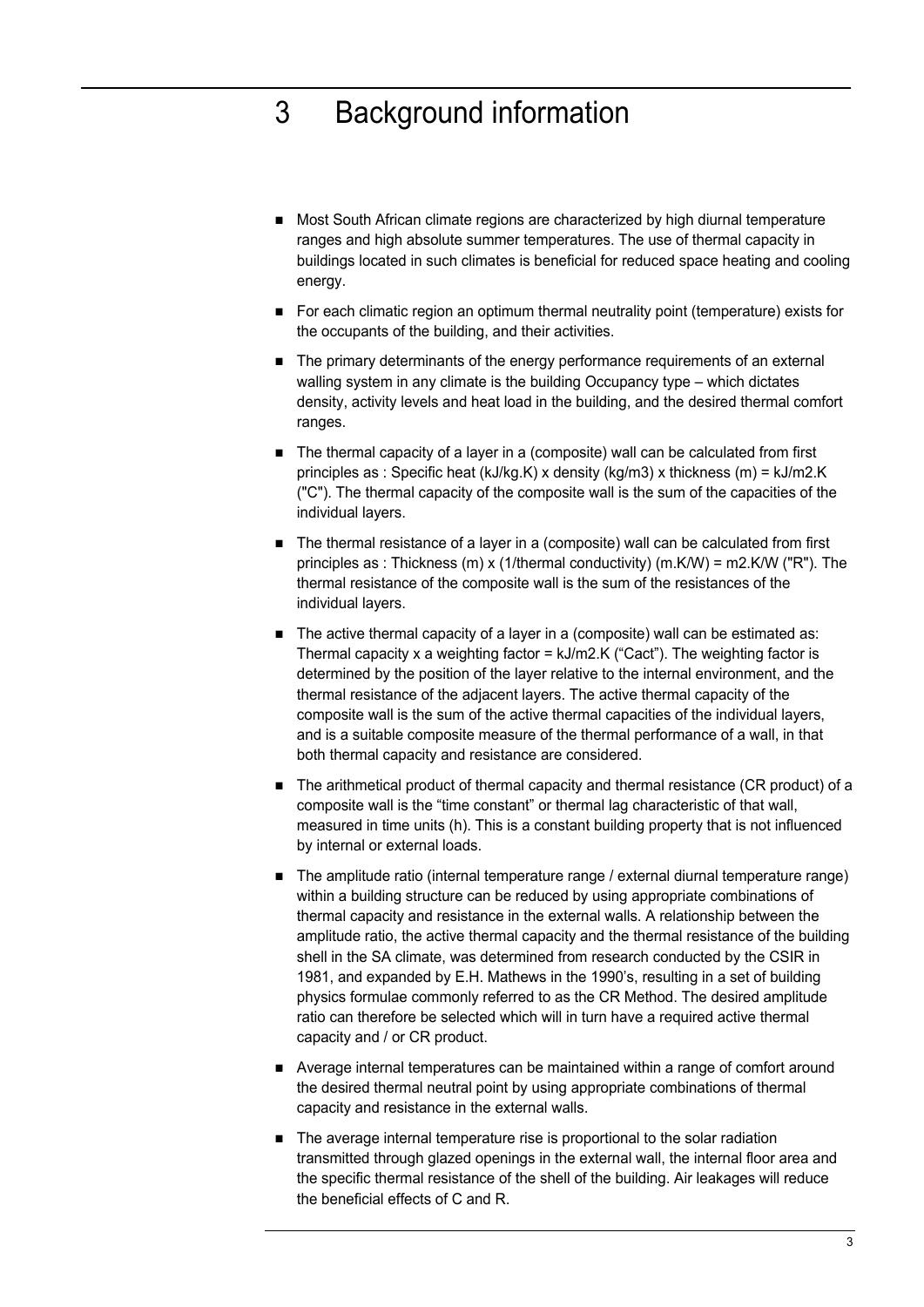- The thermal performance of external walls has a direct influence on thermal comfort in the perimeter zone of all buildings, with a greatly diminished effect in the interior zone.
- The specification of external walling requirements is largely independent of building size i.e. the optimal wall parameters are determined from the application of building physics equations and thermal modelling of energy consumption and life cycle cost, and apply equally to small and large buildings of the same occupancy type.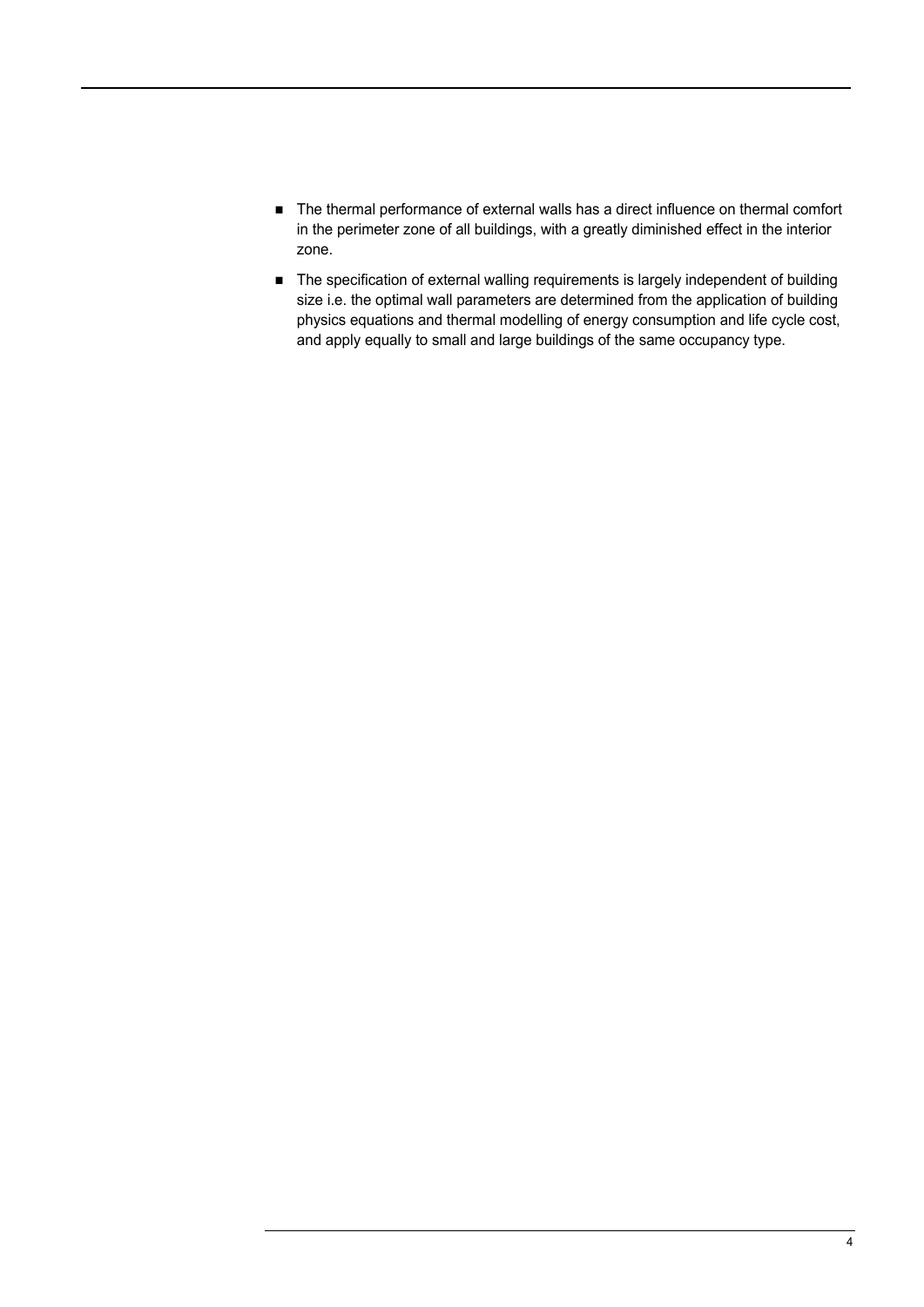## 4 Research Methodology

- Simplified versions of the standard 132 $m^2$  CSIR designed building, which eliminate design aspects extraneous to walling, provide a basis for constructing thermal models to assess walling system performance in various climate zones.
- The designs ensure that all of the building area can be considered to be part of the perimeter zone, and the heat flows via the external walls are the predominant varying thermal loads.
- The internal environmental conditions for the various building occupancies are calculated using adaptive theory formulae. The thermal neutrality for various building types can be calculated from Tn =18,9°C+0,225ET<sub>outd</sub> and applied with the desired temperature range per type of ventilation. Table 1 shows the target indoor thermal comfort ranges.

| <b>Building type</b>        | <b>Formulae</b>                   | <b>Acceptability</b> | Range |
|-----------------------------|-----------------------------------|----------------------|-------|
| Air conditioned             | Tn=18,9+0,225ET $*_{\text{outd}}$ | 90%                  | ±1,2K |
| Air conditioned &           | Tn=18,9+0,225ET $*_{\text{outd}}$ | 80%                  | ±2,5K |
| <b>Naturally ventilated</b> |                                   | 90%                  |       |
| <b>Naturally ventilated</b> | Tn=18,9+0,225ET $*_{\text{outd}}$ | 80%                  | ±3,5K |
|                             |                                   |                      |       |

The annual varying adaptive indoor thermal neutralities are shown in Figure 1 for 15 South African locations



#### **Adaptive Indoor Comfort Targets**

Figure 1 : Thermal Neutrality by Location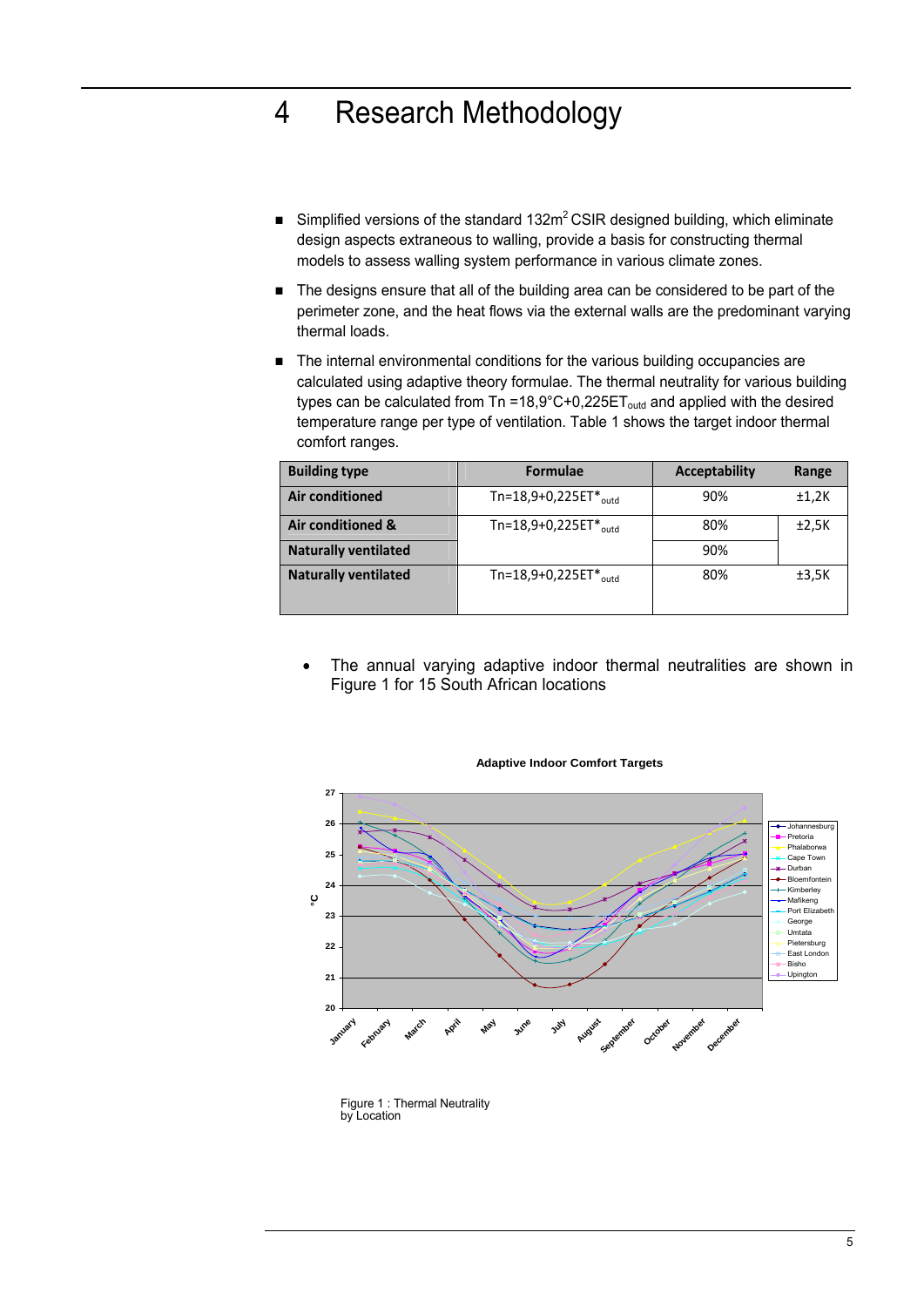• The difference between Tn and the monthly mean outdoor temperature (To<sub>mean</sub>) is called  $\delta T_{\text{reqd}}$  and this is an indication of the average monthly heating (+) or cooling (-) required. These values are shown in Figure 2 below.



**Required amplitude ratio for 7K**



Figure 2; Required amplitude ratio for comfort in a naturally ventilated building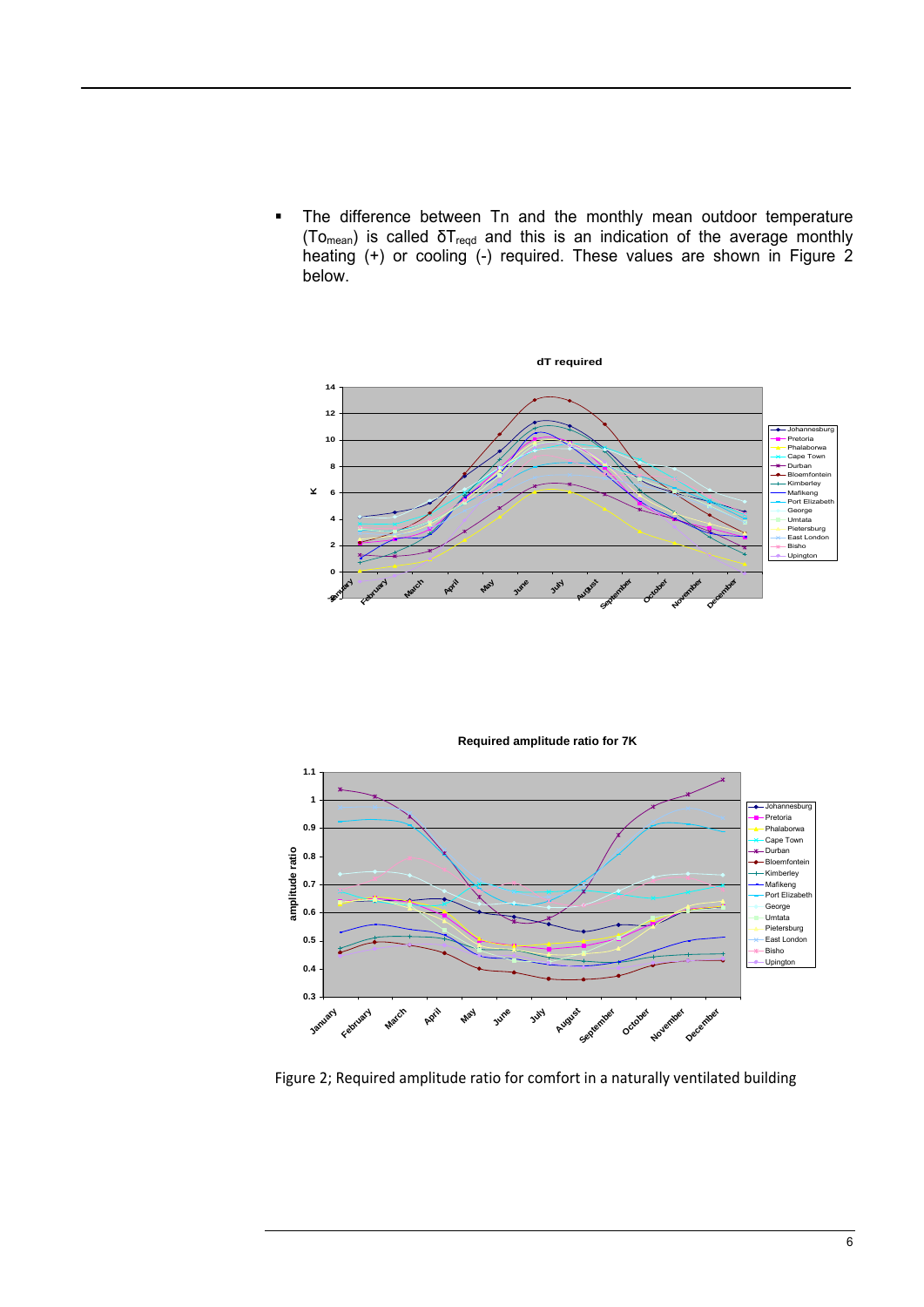| Required active thermal capacity exterior wall<br>[ $kJ/m2K$ ] |         |         |     |  |  |
|----------------------------------------------------------------|---------|---------|-----|--|--|
| Indoor amplitude                                               | 2.4 K   | 4 K     | 7 K |  |  |
| Z1 Johannesburg                                                | 1919    | 1 1 5 1 | 658 |  |  |
| Z1 Bloemfontein                                                | 1727    | 1036    | 592 |  |  |
| Z2 Pretoria                                                    | 1811    | 1 0 8 7 | 621 |  |  |
| Z3 Phalaborwa                                                  | 1475    | 885     | 506 |  |  |
| Z4 Cape Town                                                   | 2 1 4 7 | 1 2 8 8 | 736 |  |  |
| Z4 Port Elizabeth                                              | 1607    | 964     | 551 |  |  |
| Z4 George                                                      | 1 2 2 3 | 734     | 419 |  |  |
| Z5 Durban                                                      | 1211    | 727     | 415 |  |  |
| Z6 Upington                                                    | 2 2 4 3 | 1 346   | 769 |  |  |

Table 2 : Target Active Thermal Capacities for Full Passive Response

■ The space heating and cooling energy consumption, and present value of the life cycle cost, was modelled for 3 groups of buildings, typified by occupancy type (Commercial & Institutional, Residential and Retail), for 5 existing South African walling systems (standard brick masonry with various levels and positions of insulation), and across 6 climate zones.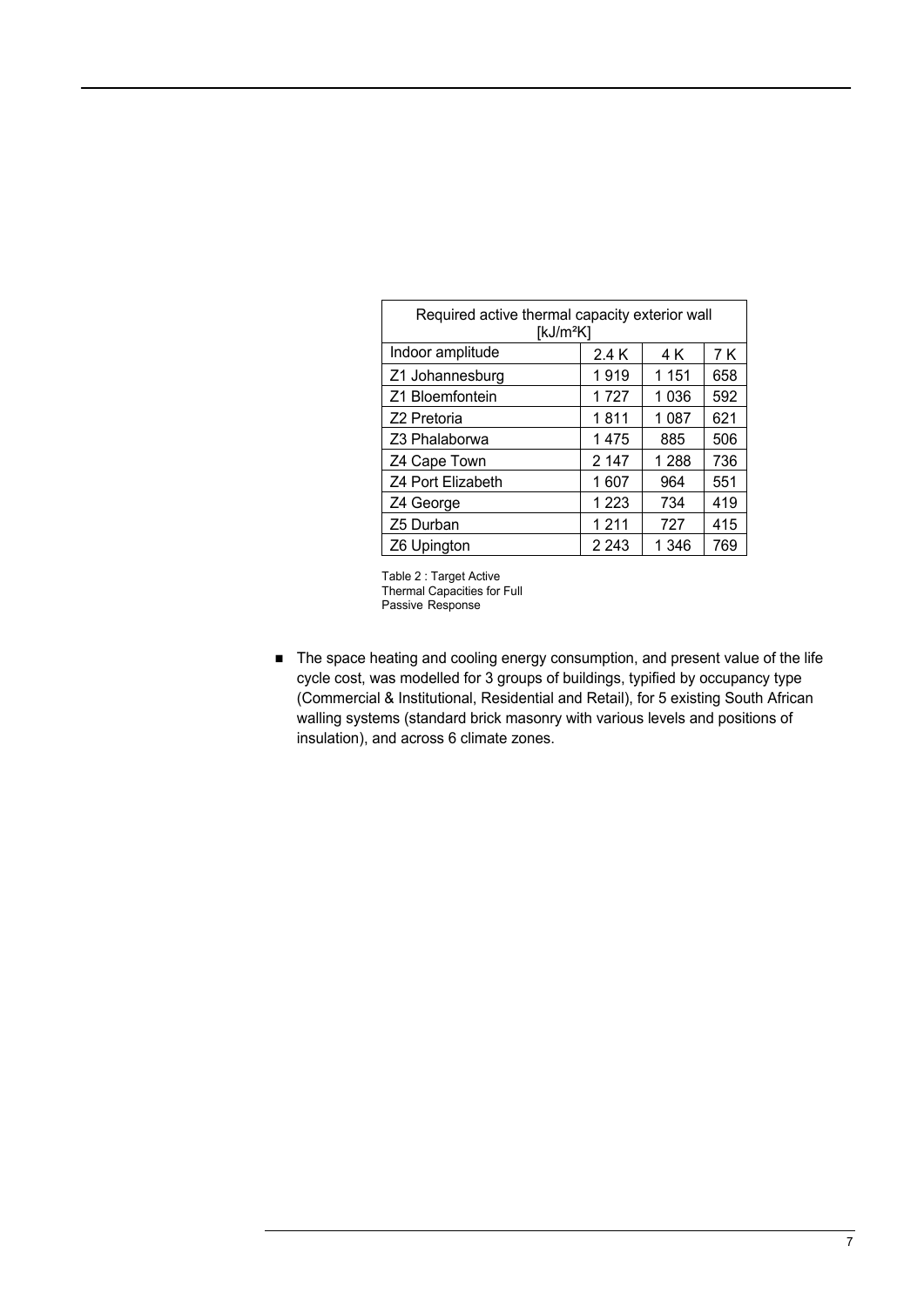### 5 Research Findings

Increasing levels of thermal capacity and resistance in the external walls result in lower energy consumption. When life cycle costs are considered, an optimum wall system for each climate zone : occupancy type combination can be identified. Figures 4 and 5 below show the values for the Residential occupancy group.



Figure 4 : Energy Consumed in Residential Buildings



Figure 5 : Life Cycle Costs of Residential Buildings

The statistical correlation between the energy consumption of the building and the CR product of the wall system is greater than 0.88 for 16 of the 18 combinations modelled, with an average of 0.92.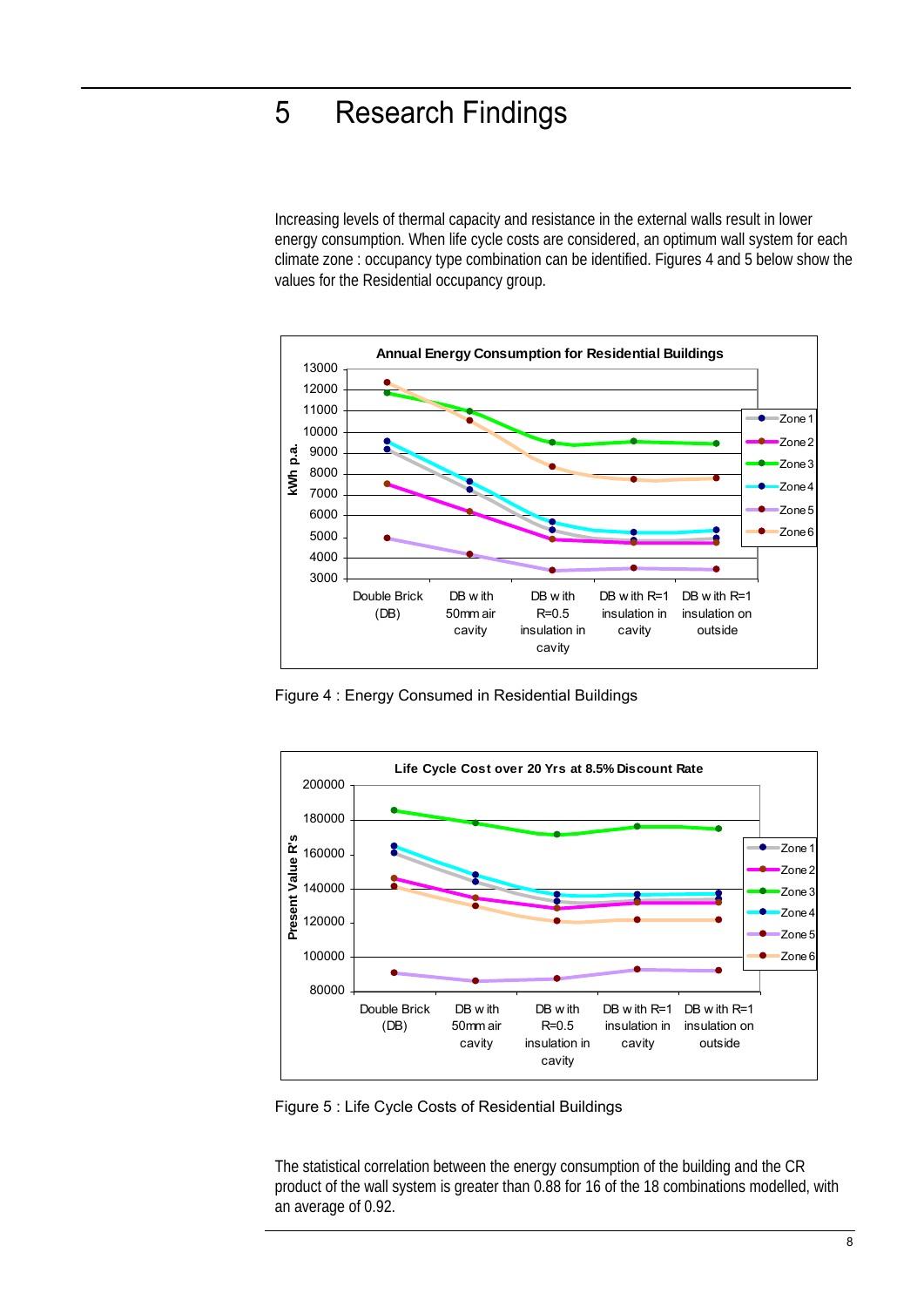Active thermal capacity (C<sub>act</sub>) and CR product are easily calculated for existing and planned composite walls if the thermal, and other, properties of the materials are known. Software was developed during this project for this purpose. The calculated active thermal capacities and CR products for the 5 walling systems are listed in Table 3 below in increasing order.

| <b>Wall Type</b>                        | <b>Double</b><br><b>Brick (DB)</b> | DB with<br>50mm air<br>cavity | DB with<br>$R = 0.5$<br>cavity<br>insulation | DB with<br>$R=1$<br>cavity<br>insulation | DB with<br>$R=1$<br>external<br>insulation |
|-----------------------------------------|------------------------------------|-------------------------------|----------------------------------------------|------------------------------------------|--------------------------------------------|
| $C_{\text{act}}$ (kJ/m <sup>2</sup> .K) | 139                                | 149                           | 157                                          | 162                                      | 270                                        |
| <b>CR</b> (hours)                       | 40                                 | 60                            | 90                                           | 130                                      | 130                                        |

Table 3 : Active thermal capacities and CR product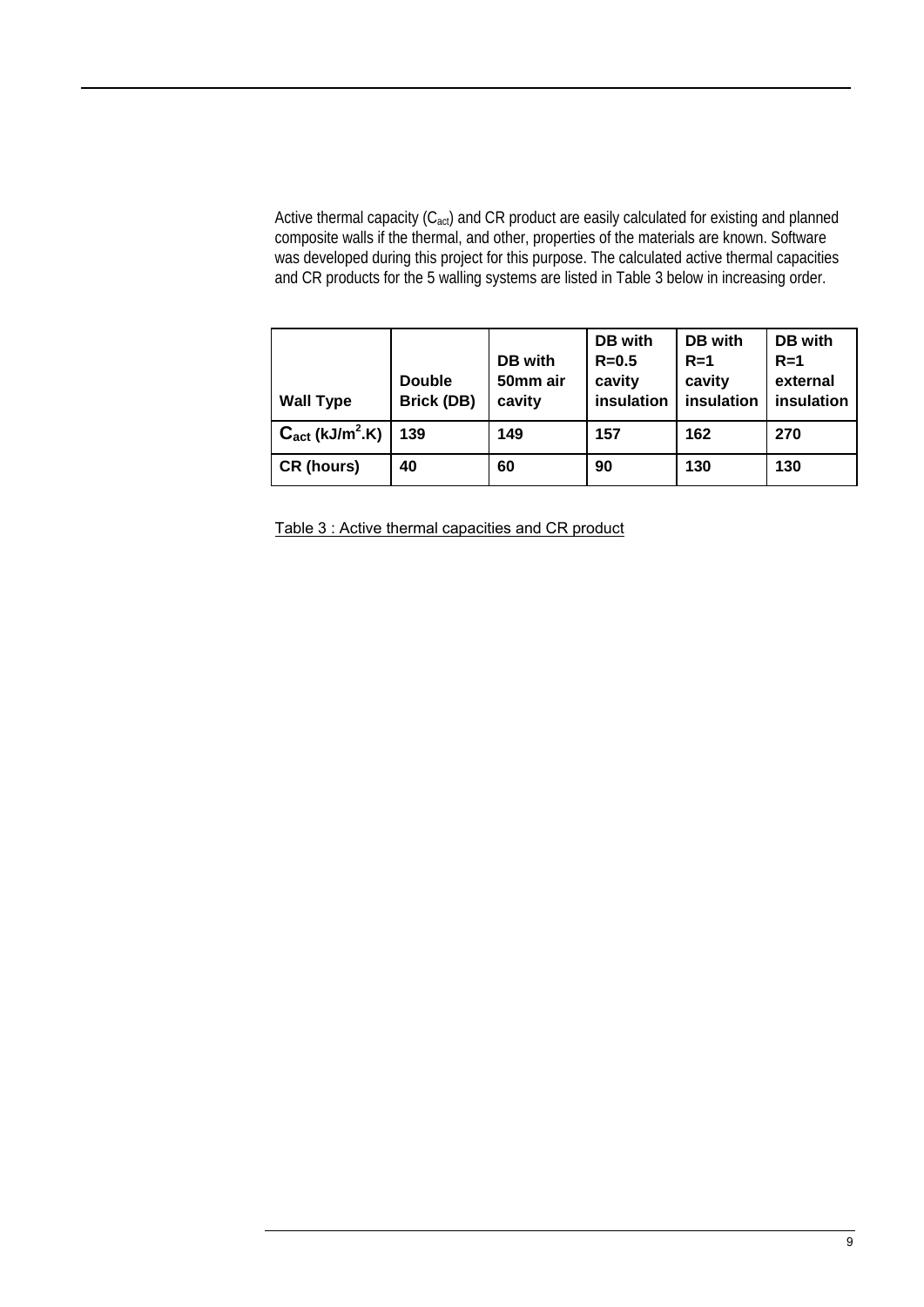# 6 Research Conclusions

- To achieve optimal energy reduction and life cycle cost minimisation goals, a minimum amount of C and R are required for walling in South Africa, which is different for various occupancies and climatic localities.
- $\blacksquare$  These minima can be combined into an easily understood performance criteria namely the CR Product, which is the product of the thermal resistance and the thermal capacity and whose units are in time units (hours). These are set out in the tables below.
- The positioning of layers with high R values is a critical determinant. Placing a thermal resistance layer on the inside face of external walls is detrimental to active thermal capacity levels and results in higher energy consumption than if the insulation is placed in a mid-wall cavity. Placing thermal resistance on the outside of external walls shows a small reduction in energy consumption, in some cases, over insulation placed in the wall cavity. When considering energy consumption, costs and other practical issues, the optimum position for thermal resistance is in the cavity between two layers of material with high thermal capacity.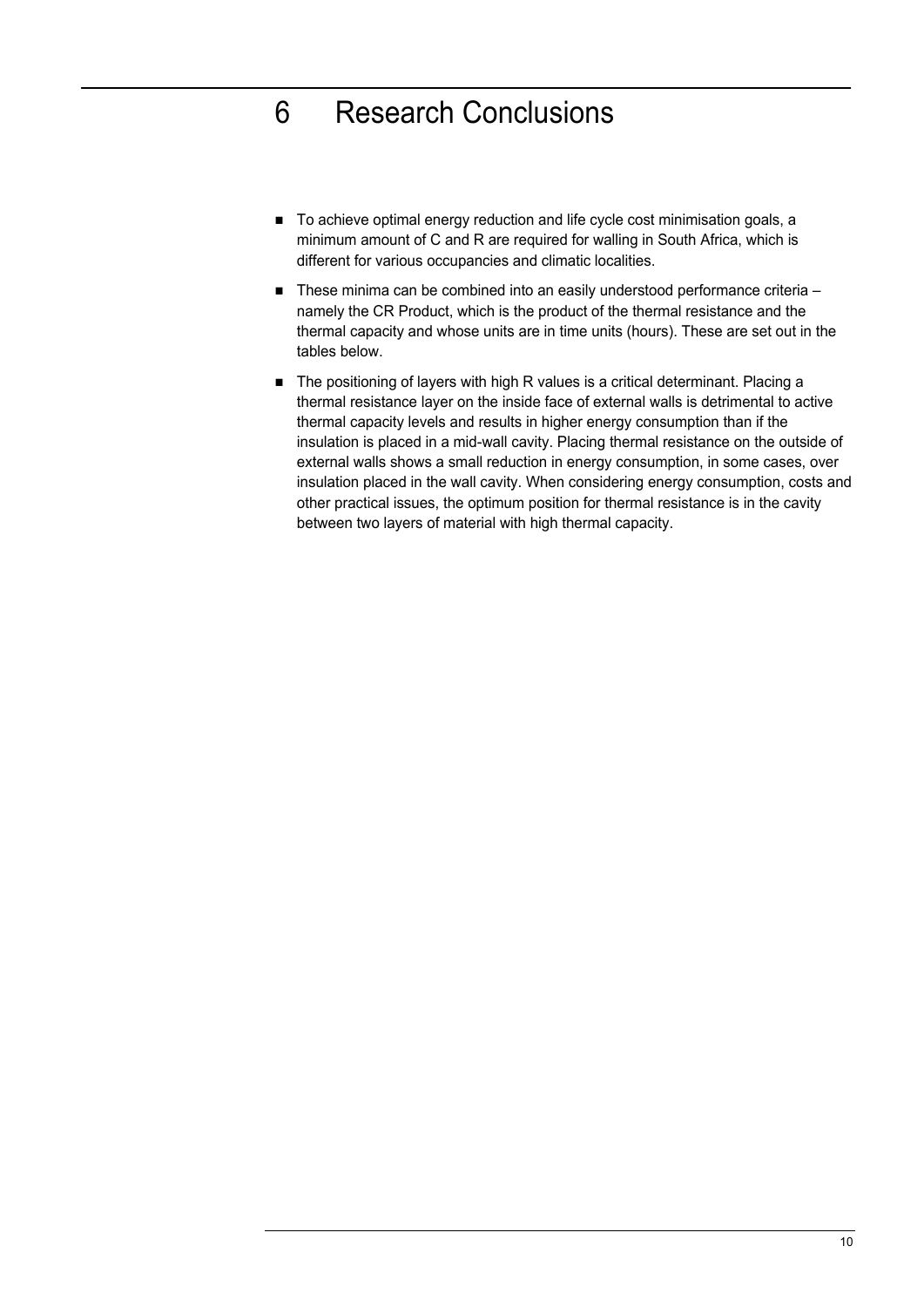### 7 Deemed to Satisfy (DTS) Requirements for National Standards

- The existing DTS requirements published in SANS 204 parts 2 and 3, make a distinction between walls based on "surface density", quantified as "kg/m<sup>2</sup>". The DTS requirements are in terms of minimum R values. This research has produced a more scientifically accurate and an optimized approach whereby DTS requirements can be expressed in terms of minimum necessary CR product values.
- The CR product requirements which are proposed for incorporation into regulations and standards are developed from the minimum Life Cycle Cost options. By selecting the walling option which has a CR Product that provides the lowest Life Cycle Cost as the Deemed-to-satisfy proposal, it can be assured that the economic viability of the proposal is not in doubt, for that climatic region and for the occupancy cluster.
- The tendency toward lightweight industrial building systems, using a range of technologies and materials, has facilitated the incorporation of thermal resistance aspects, but not thermal capacity. Much has been made of the thermal efficiency of such systems, but it is shown in this research (and in other studies locally and globally) that when thermal capacity is combined with thermal resistance, optimal results are achieved.
- The assumption that the thermal resistance of the walling is primarily supplied by the thermal insulation and that there is proportionality between the thickness of the materials and the cost, is implicit. The similar presumption that the thermal capacity is primarily provided by the brickwork, and that proportionality exists between the mass and the cost, is also made.
- Most thermal insulation materials are low in mass and most brickwork high in thermal conductivity, but it can be envisaged that for some materials the cost effectiveness is better than others, and for these materials and combinations a rational design compliance route would be more appropriate.
- Wall systems that have low, or no, thermal capacity will not meet the DTS requirements. In such cases a rational design is preferred in order to prevent construction of buildings with wall systems that are unable to achieve the expected energy reduction goals.
- The area of windows relative to high mass walling is similarly important, and should this figure be above 20% of wall area for the residential or retail buildings or above 25% for office and institutional buildings, the benefits of thermal capacity will reduce, and rational design requirements should be invoked. For residential buildings the deemed to satisfy rule assumes northerly facing windows not exceeding 45% of the northerly facade, with 5% mutatis mutandis for southerly windows. For nonresidential buildings it is 45% north and south.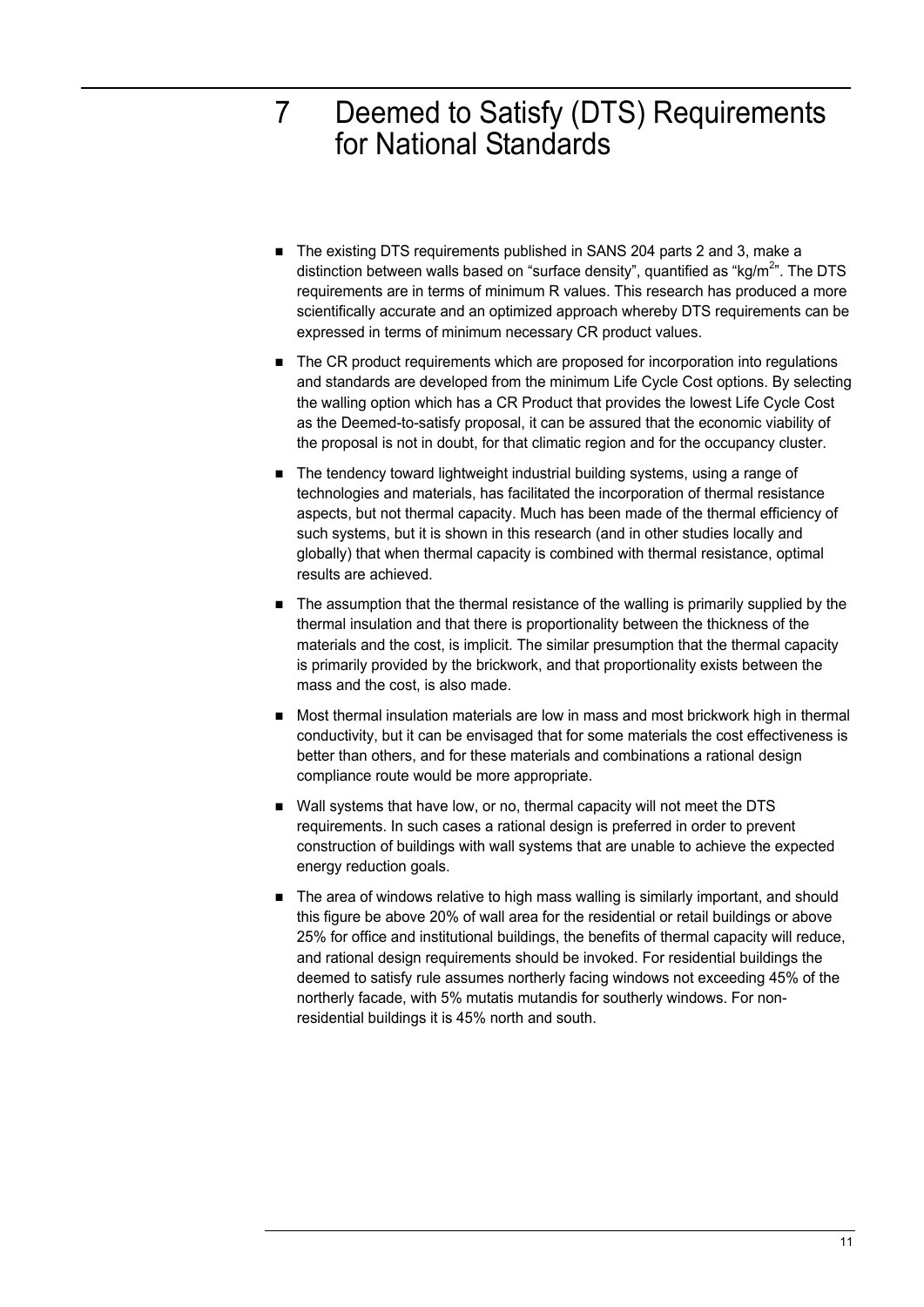| <b>Minimum thermal capacity &amp; resistance CR product, in hours, for external walling</b> |     |    |    |     |    |     |
|---------------------------------------------------------------------------------------------|-----|----|----|-----|----|-----|
| Occupancy Group / Climate Zone                                                              |     | 2  |    |     | 5  | 6   |
| Residential E1-3, H1-5                                                                      | 100 | 80 | 80 | 100 | 60 | 100 |
| Office & Institutional A1-4, C1-2, B1-3, G1                                                 | 80  | 80 | 90 | 80  | 80 | 80  |

*The following table of CR Products is developed as a proposed replacement for the present SANS 204 external walling DTS requirements in parts 2 and 3 :* 

*Table 4 : Minimum Thermal Capacity & Resistance Products by Region and Occupancy* 

*Retail F1-3,J3 80 120 120 90 80 120* 

- To relate the above DTS values to existing wall systems, note that the above DTS requirements can be achieved with a range of standard high mass walls such as a 106mm double brick construction e.g. face brick externally and plastered internally, with a minimum thermal insulation as provided by a 50mm air-cavity, through to a similar wall with 30mm of extruded polystyrene in the cavity, in order to achieve higher CR values. See Table 3 above.
- These findings are similar to that of earlier research by Holm, Johannsen and Harris for the Department of Minerals & Energy in support of SANS 204, which showed that the Life Cycle Cost of additional thermal resistance to typical brick walls, would have optimal levels between the range of a solid wall through to an added thermal resistance of R=1.0, in ten types of buildings, across six climatic regions.
- In order to achieve the deemed to satisfy active thermal capacity requirements, the external wall system must contain a minimum level of thermal capacity (C) and thermal resistance (R). Some materials that have high thermal capacity also contain some thermal resistance, such as clay masonry. However, to meet the minimum CR product requirements, existing clay masonry walling requires additional thermal resistance. Walling systems with low, or no, thermal capacity will not meet the deemed to satisfy requirements. The optimal energy consumption and life cycle cost cannot be achieved through only thermal resistance or by thermal capacity alone.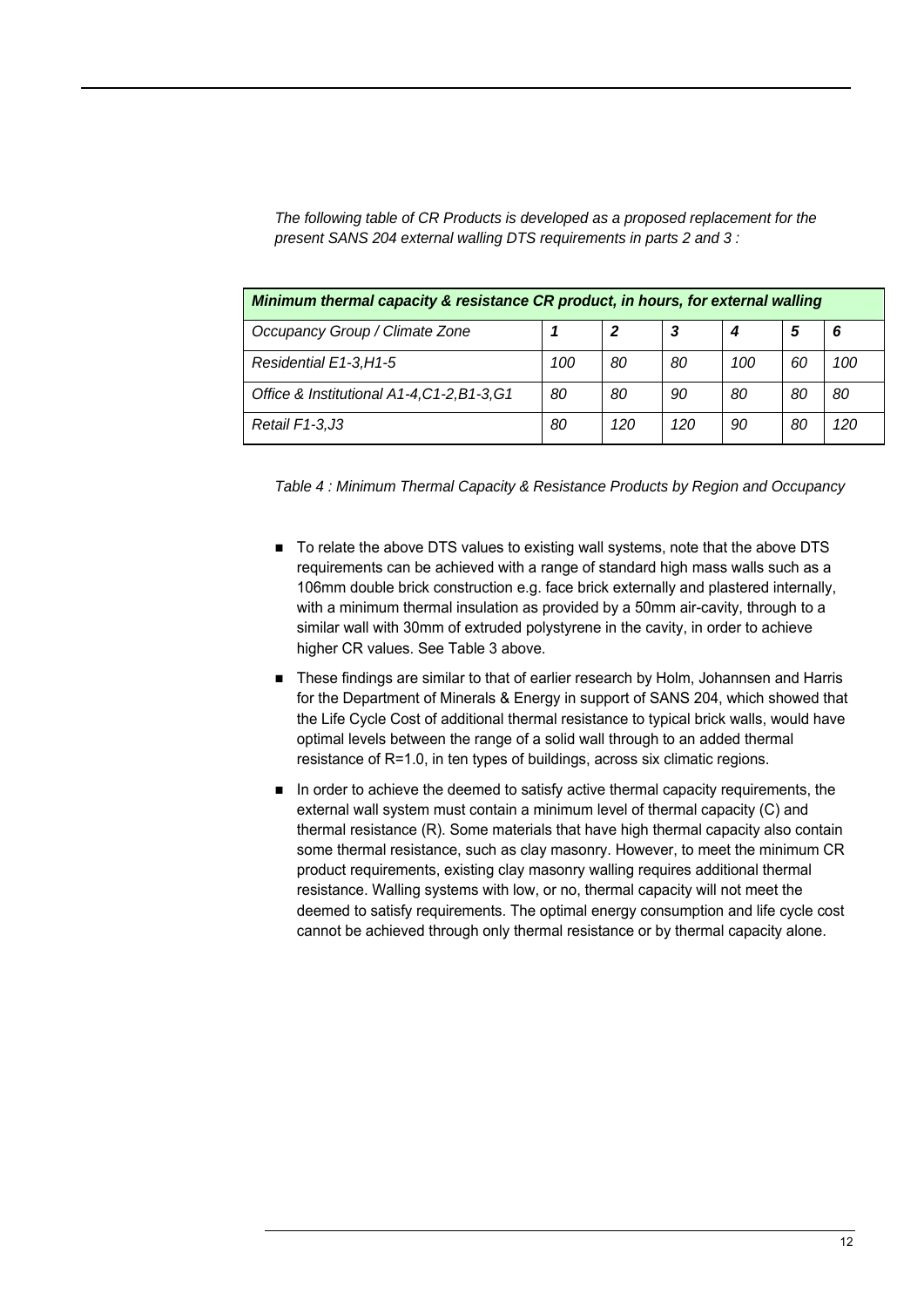### 8 Recommendations

- It is recommended that the Deemed-to-satisfy proposals are built into standard (SANS204) and regulation (SANS 10-400X) in order to progress energy efficiency and comfort in buildings.
- This research project has re-affirmed the benefits of external walling systems containing thermal capacity and thermal resistance in appropriate quantities. In most South African climatic zones, this thermal lag or "thermal battery" effect provides the most effective means for the building shell to positively affect energy consumption through all seasons.
- **EXECT** Low thermal capacity systems tend to have higher levels of thermal resistance, and are more suited to climates with extreme absolute temperatures and lower diurnal ranges. Caution should be exercised when using low thermal capacity external walls in South Africa. Should they be chosen as a preferred walling system, it would be sensible to require a rational energy usage building design by a competent person.
- Software tools for the calculation of active thermal capacity and CR product of composite wall systems should be provided to all interested and affected parties. Manufacturers of wall systems components should be educated, where needed, with regard to the method of calculation and application of the results.
- SA test facilities and international standards for the determination of specific heat capacity of materials and assemblies need to be identified.
- Where the active internal heat capacity of exposed high mass indoor materials (heavier than standard walls, ceilings and floors) occurs, this is considered to be a bonus that cannot be relied upon for legislation or standard purposes, as the thermal capacity value may be lost with carpeting, wall coverings, suspended ceilings etc.

After a limited survey of builders, the above recommendations appear readily achievable in South Africa (e.g. a cavity wall with insulation) and do not demand a substantial (re-) learning of skills, but they do require some attention by designers, manufacturers, specifiers and competent persons.